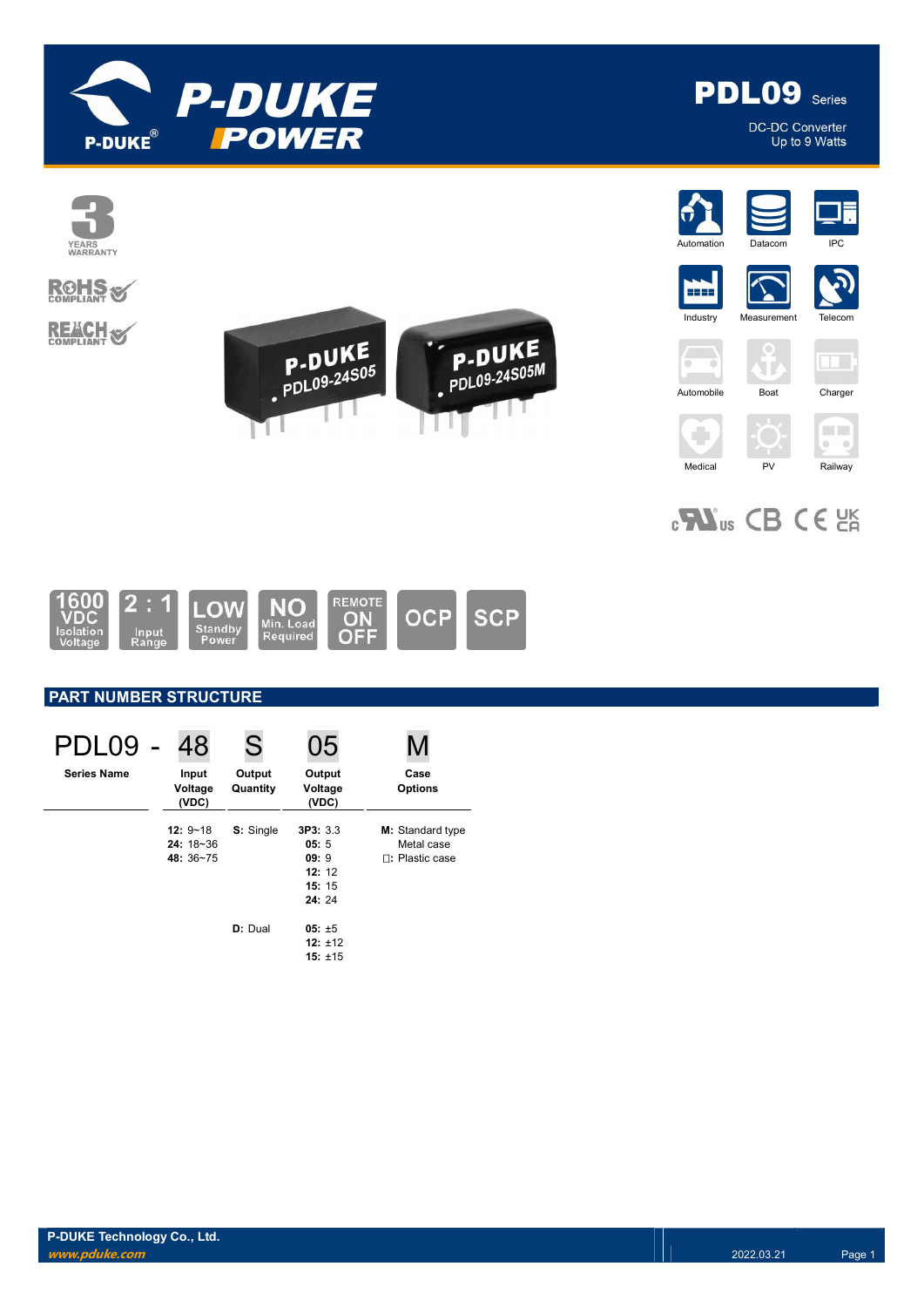



# TECHNICAL SPECIFICATION All specifications are typical at nominal input, full load and 25℃ unless otherwise noted

| Model<br><b>Number</b> | Input Range  | <b>Output Voltage</b> | <b>Output Current</b><br>@ Full Load | <b>Input Current</b><br>@ No Load | Efficiency | <b>Maximum</b><br><b>Capacitor Load</b> |
|------------------------|--------------|-----------------------|--------------------------------------|-----------------------------------|------------|-----------------------------------------|
|                        | <b>VDC</b>   | <b>VDC</b>            | mA                                   | mA                                | %          | $\mu$ F                                 |
| PDL09-12S3P3M          | $9 - 18$     | 3.3                   | 2000                                 | $\overline{7}$                    | 81         | 2600                                    |
| PDL09-12S05M           | $9 - 18$     | 5                     | 1600                                 | $\overline{7}$                    | 85         | 1300                                    |
| PDL09-12S09M           | $9 - 18$     | 9                     | 1000                                 | 10                                | 87         | 800                                     |
| PDL09-12S12M           | $9 - 18$     | 12                    | 750                                  | 10                                | 88         | 560                                     |
| PDL09-12S15M           | $9 - 18$     | 15                    | 600                                  | 10                                | 89         | 560                                     |
| PDL09-12S24M           | $9 - 18$     | 24                    | 375                                  | 13                                | 89         | 200                                     |
| PDL09-12D05M           | $9 - 18$     | ±5                    | ±800                                 | 13                                | 85         | ±800                                    |
| PDL09-12D12M           | $9 - 18$     | ±12                   | ±375                                 | 13                                | 88         | ±390                                    |
| PDL09-12D15M           | $9 - 18$     | ±15                   | ±300                                 | 14                                | 89         | ±200                                    |
| PDL09-24S3P3M          | $18 - 36$    | 3.3                   | 2000                                 | 5                                 | 82         | 2600                                    |
| PDL09-24S05M           | $18 - 36$    | 5                     | 1600                                 | 5                                 | 85         | 1300                                    |
| PDL09-24S09M           | $18 - 36$    | 9                     | 1000                                 | 5                                 | 88         | 800                                     |
| PDL09-24S12M           | $18 - 36$    | 12                    | 750                                  | 5                                 | 89         | 560                                     |
| PDL09-24S15M           | $18 - 36$    | 15                    | 600                                  | 5                                 | 90         | 560                                     |
| PDL09-24S24M           | $18 - 36$    | 24                    | 375                                  | $\overline{7}$                    | 90         | 200                                     |
| PDL09-24D05M           | $18 - 36$    | ±5                    | ±800                                 | $\overline{7}$                    | 86         | ±800                                    |
| PDL09-24D12M           | $18 - 36$    | ±12                   | ±375                                 | $\overline{7}$                    | 89         | ±390                                    |
| PDL09-24D15M           | $18 - 36$    | ±15                   | ±300                                 | 10                                | 87         | ±200                                    |
| PDL09-48S3P3M          | $36 \sim 75$ | 3.3                   | 2000                                 | 3                                 | 82         | 2600                                    |
| PDL09-48S05M           | $36 \sim 75$ | 5                     | 1600                                 | 3                                 | 85         | 1300                                    |
| PDL09-48S09M           | $36 \sim 75$ | 9                     | 1000                                 | 3                                 | 88         | 800                                     |
| PDL09-48S12M           | $36 - 75$    | 12                    | 750                                  | 3                                 | 89         | 560                                     |
| PDL09-48S15M           | $36 \sim 75$ | 15                    | 600                                  | 3                                 | 89         | 560                                     |
| PDL09-48S24M           | $36 \sim 75$ | 24                    | 375                                  | 3                                 | 89         | 200                                     |
| PDL09-48D05M           | $36 \sim 75$ | ±5                    | ±800                                 | 3                                 | 86         | ±800                                    |
| PDL09-48D12M           | $36 \sim 75$ | ±12                   | ±375                                 | 3                                 | 87         | ±390                                    |
| PDL09-48D15M           | $36 - 75$    | ±15                   | ±300                                 | 4                                 | 87         | ±200                                    |

| <b>INPUT SPECIFICATIONS</b>   |                         |                           |      |      |                          |            |
|-------------------------------|-------------------------|---------------------------|------|------|--------------------------|------------|
| <b>Parameter</b>              |                         | <b>Conditions</b>         | Min. | Typ. | Max.                     | Unit       |
| Operating input voltage range |                         | 12Vin(nom)                | 9    | 12   | 18                       |            |
|                               |                         | 24Vin(nom)                | 18   | 24   | 36                       | <b>VDC</b> |
|                               |                         | 48Vin(nom)                | 36   | 48   | 75                       |            |
| Start up time                 | Constant resistive load | Power up                  |      | 50   |                          |            |
|                               |                         | Remote ON/OFF             |      | 50   |                          | ms         |
| Input surge voltage           | second, max.            | 12Vin(nom)                |      |      | 36                       |            |
|                               |                         | 24Vin(nom)                |      |      | 50                       | <b>VDC</b> |
|                               |                         | 48Vin(nom)                |      |      | 100                      |            |
| Input filter                  |                         |                           |      |      | Capacitor type           |            |
| Remote ON/OFF                 | Referred to -Vin pin    | DC-DC ON                  |      |      | Open or $0 \sim 0.5$ VDC |            |
|                               |                         | DC-DC OFF                 |      |      | $3 \sim 12$ VDC          |            |
|                               |                         | Input current of Ctrl pin | 2    |      | 4                        | mA         |
|                               |                         | Remote off input current  |      | 2.5  |                          | mA         |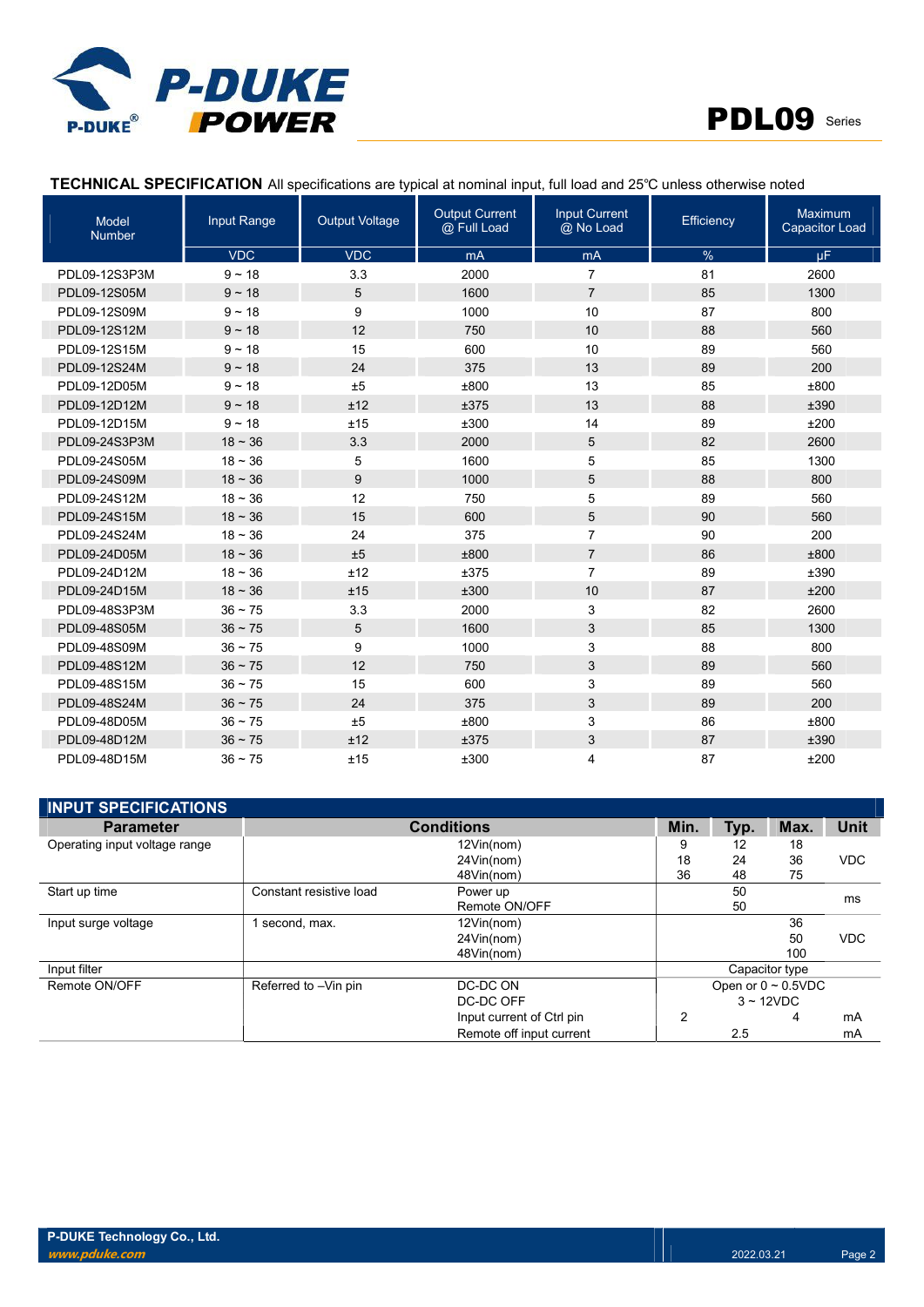

| <b>OUTPUT SPECIFICATIONS</b>     |                                    |                        |         |      |                                 |                 |
|----------------------------------|------------------------------------|------------------------|---------|------|---------------------------------|-----------------|
| <b>Parameter</b>                 |                                    | <b>Conditions</b>      | Min.    | Typ. | Max.                            | Unit            |
| Voltage accuracy                 |                                    |                        | $-1.0$  |      | $+1.0$                          | $\%$            |
| Line regulation                  | Low Line to High Line at Full Load |                        | $-0.2$  |      | $+0.2$                          | %               |
| Load regulation                  | No Load to Full Load               | Single                 | $-1.0$  |      | $+1.0$                          | $\frac{0}{0}$   |
|                                  |                                    | Dual                   | $-1.0$  |      | $+1.0$                          |                 |
| Cross regulation                 | Asymmetrical load 25%/100% FL      | Dual                   | $-5.0$  |      | $+5.0$                          | $\%$            |
| Ripple and noise                 | 20MHz bandwidth                    | 3.3Vout, 5Vout, 9Vout  |         | 50   |                                 |                 |
|                                  | With a 1µF/50V X7R MLCC            | 12Vout. 15Vout. 24Vout |         | 75   |                                 |                 |
| Temperature coefficient          |                                    |                        | $-0.02$ |      | $+0.02$                         | %/ $^{\circ}$ C |
| Transient response recovery time | 25% load step change               |                        |         | 250  |                                 | μs              |
| Over load protection             | % of lout rated; Hiccup mode       |                        |         | 180  |                                 | %               |
| Short circuit protection         |                                    |                        |         |      | Continuous, automatics recovery |                 |
|                                  |                                    |                        |         |      |                                 | mVp-p           |

| <b>GENERAL SPECIFICATIONS</b> |                          |                   |                     |      |      |                              |                    |
|-------------------------------|--------------------------|-------------------|---------------------|------|------|------------------------------|--------------------|
| <b>Parameter</b>              |                          | <b>Conditions</b> |                     | Min. | Typ. | Max.                         | <b>Unit</b>        |
| Isolation voltage             | 1 minute                 | Input to Output   | Metal Case          | 1600 |      |                              |                    |
|                               |                          |                   | <b>Plastic Case</b> | 1600 |      |                              | <b>VDC</b>         |
|                               | Input (Output) to Case   |                   | <b>Metal Case</b>   | 1000 |      |                              |                    |
| Isolation resistance          | 500VDC                   |                   |                     |      |      |                              | $G\Omega$          |
| Isolation capacitance         |                          |                   | Metal Case          |      |      | 50                           | pF                 |
|                               |                          |                   | <b>Plastic Case</b> |      |      | 50                           |                    |
| Switching frequency           |                          |                   | Single              |      | 400  |                              | <b>kHz</b>         |
|                               |                          |                   | Dual                |      | 500  |                              |                    |
| Safety approvals              | IEC/ EN/ UL62368-1       |                   |                     |      |      | UL:E193009                   |                    |
|                               |                          |                   |                     |      |      | CB:UL(Demko)                 |                    |
| Case material                 |                          |                   | Metal Case          |      |      |                              | Copper             |
|                               |                          |                   | <b>Plastic Case</b> |      |      | Non-conductive black plastic |                    |
| Base material                 |                          |                   |                     |      |      |                              | None               |
| Potting material              |                          |                   |                     |      |      | Silicone (UL94 V-0)          |                    |
| Weight                        |                          |                   | Metal Case          |      |      |                              | 5.9g (0.21oz)      |
|                               |                          |                   | <b>Plastic Case</b> |      |      |                              | 4.8g (0.17oz)      |
| <b>MTBF</b>                   | MIL-HDBK-217F, Full load |                   | Metal Case          |      |      |                              | 2.939 x $10^6$ hrs |
|                               |                          |                   | <b>Plastic Case</b> |      |      |                              | 2.696 x $10^6$ hrs |

| <b>ENVIRONMENTAL SPECIFICATIONS</b> |                   |       |      |        |              |
|-------------------------------------|-------------------|-------|------|--------|--------------|
| <b>Parameter</b>                    | <b>Conditions</b> | Min.  | Typ. | Max.   | <b>Unit</b>  |
| Operating ambient temperature       | With derating     | -40   |      | $+100$ | °C           |
| Maximum case temperature            |                   |       |      | 100    | °C           |
| Storage temperature range           |                   | $-55$ |      | $+125$ | °C           |
| Thermal shock                       |                   |       |      |        | MIL-STD-810F |
| Vibration                           |                   |       |      |        | MIL-STD-810F |
| Relative humidity                   |                   |       |      |        | 5% to 95% RH |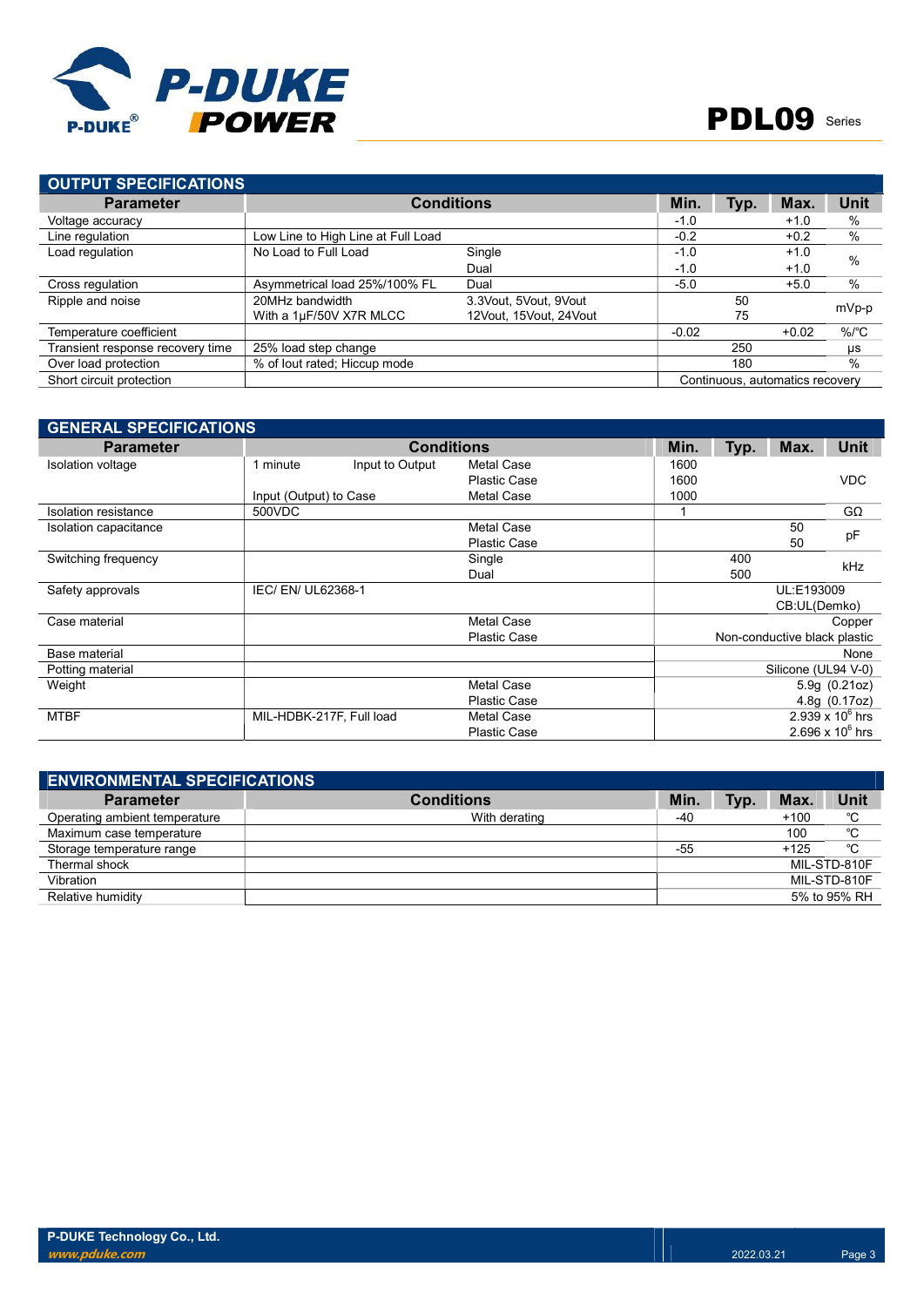



| <b>EMC SPECIFICATIONS</b>      |                                       |                                                                                                                                                              |                         |
|--------------------------------|---------------------------------------|--------------------------------------------------------------------------------------------------------------------------------------------------------------|-------------------------|
| <b>Parameter</b>               |                                       | <b>Conditions</b>                                                                                                                                            | Level                   |
| EMI                            | EN55032                               | With external components                                                                                                                                     | Class A $\cdot$ Class B |
| <b>EMS</b>                     | EN55024                               |                                                                                                                                                              |                         |
| <b>ESD</b>                     | EN61000-4-2                           | Air ± 8kV and Contact ± 6kV                                                                                                                                  | Perf. Criteria A        |
| Radiated immunity              | EN61000-4-3                           | 20 V/m                                                                                                                                                       | Perf. Criteria A        |
| <b>Fast transient</b>          | EN61000-4-4                           | $±$ 2kV                                                                                                                                                      | Perf. Criteria A        |
|                                | PDL09-12000<br>$PDL09-24$             | With an aluminum electrolytic capacitor<br>(Nippon chemi-con KY series, 220µF/100V) and<br>a TVS (SMDJ70A, 70V, 3000Watt peak pulse<br>power) in parallel.   |                         |
|                                | <b>PDL09-48000</b>                    | With an aluminum electrolytic capacitor<br>(Nippon chemi-con KY series, 220µF/100V) and<br>a TVS (SMDJ120A, 120V, 3000Watt peak pulse<br>power) in parallel. |                         |
| Surge                          | EN61000-4-5                           | $±$ 2kV                                                                                                                                                      | Perf. Criteria A        |
|                                | PDL09-12 <sub>00</sub><br>PDL09-24000 | With an aluminum electrolytic capacitor<br>(Nippon chemi-con KY series, 220µF/100V) and<br>a TVS (SMDJ70A, 70V, 3000Watt peak pulse<br>power) in parallel.   |                         |
|                                | PDL09-48 <sub>00</sub>                | With an aluminum electrolytic capacitor<br>(Nippon chemi-con KY series, 220µF/100V) and<br>a TVS (SMDJ120A, 120V, 3000Watt peak pulse<br>power) in parallel. |                         |
| Conducted immunity             | EN61000-4-6                           | $10 \text{ Vr} \text{m} \text{ s}$                                                                                                                           | Perf. Criteria A        |
| Power frequency magnetic field | EN61000-4-8                           | 100A/m continuous; 1000A/m 1 second                                                                                                                          | Perf. Criteria A        |

CAUTION: This power module is not internally fused. An input line fuse must always be used.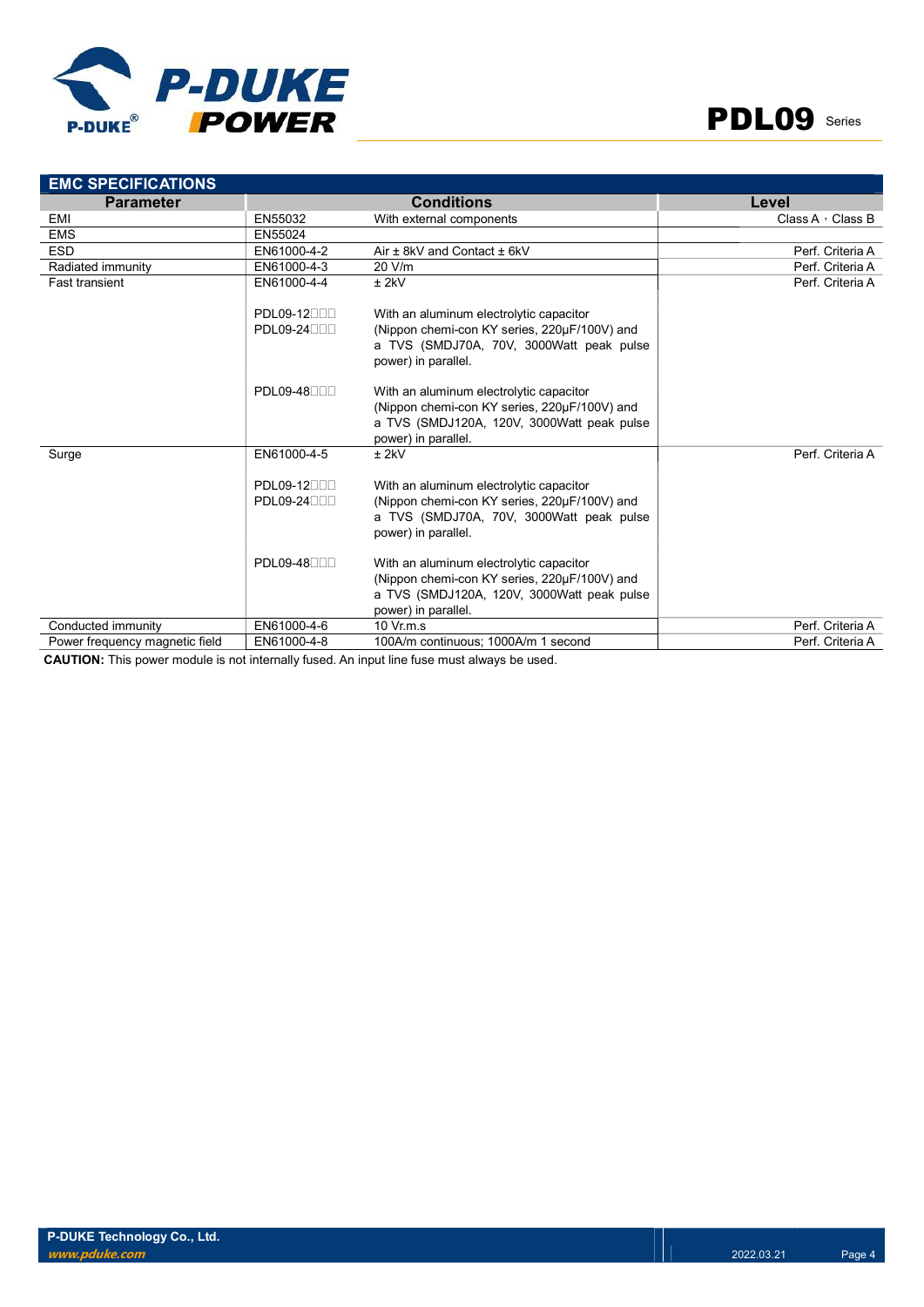



# CHARACTERISTIC CURVE













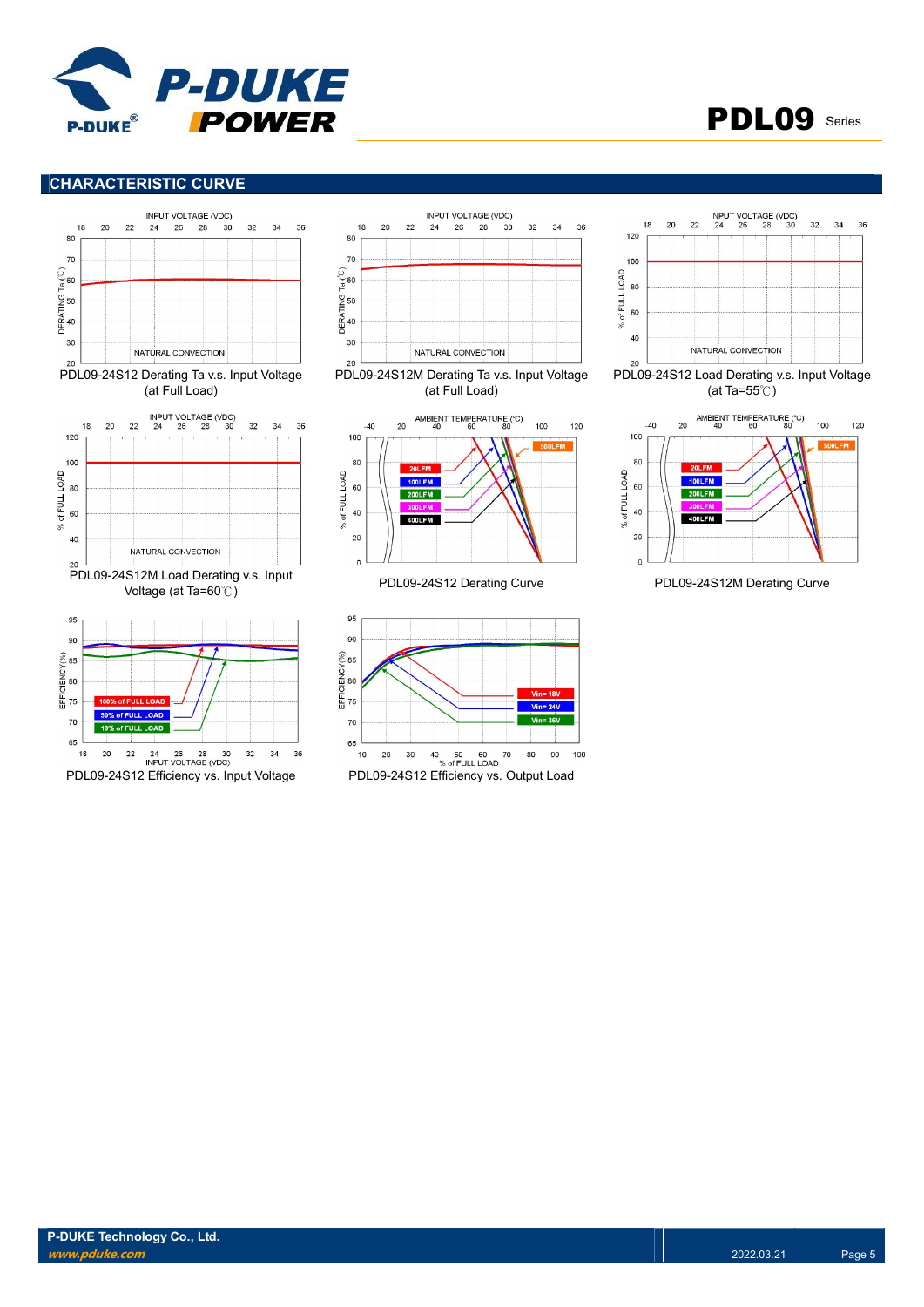

# FUSE CONSIDERATION

This power module is not internally fused. An input line fuse must always be used.

This encapsulated power module can be used in a wide variety of applications, ranging from simple stand-alone operation to an integrated part of sophisticated power architecture.

To maximum flexibility, internal fusing is not included; however, to achieve maximum safety and system protection, always use an input line fuse. The input line fuse suggest as below:

| Model                     | <b>Fuse Rating</b><br>(A) | <b>Fuse Type</b> |
|---------------------------|---------------------------|------------------|
| PDL09-12SDD · PDL09-12DDD | 3.15                      | Slow-Blow        |
| PDL09-24SDD · PDL09-24DDD | 2.5                       | Slow-Blow        |
| PDL09-48SOD · PDL09-48DOD | 1.25                      | Slow-Blow        |

The table based on the information provided in this data sheet on inrush energy and maximum DC input current at low Vin.

# MECHANICAL DRAWING

### Standard type Metal Case **PIN CONNECTION**



\* Case pins should not be connected to any circuit.





| PIN | <b>SINGLE</b> | <b>DUAL</b> |
|-----|---------------|-------------|
|     | -Vin          | -Vin        |
| 2   | $+V$ in       | $+V$ in     |
| 3   | Ctrl          | Ctrl        |
| 6   | +Vout         | +Vout       |
|     | -Vout         | Common      |
| 8   | NC.           | -Vout       |
| 9   | Case          | Case        |
| 10  | Stand off     | Stand off   |
| 11  | Stand off     | Stand off   |
| 12  | Case          | Case        |

1. All dimensions in inch [mm] 2. Tolerance :x.xx±0.02 [x.x±0.5] x.xxx±0.01 [x.xx±0.25]

3. Pin dimension tolerance ±0.004[0.10]

### Plastic Case **PIN CONNECTION**

| <b>PIN</b> | <b>SINGLE</b> | <b>DUAL</b> |
|------------|---------------|-------------|
|            | -Vin          | -Vin        |
|            | $+V$ in       | $+V$ in     |
| 2          | Ctrl          | Ctrl        |
|            | +Vout         | +Vout       |
|            | -Vout         | Common      |
|            | ΝC            | -Vout       |

1. All dimensions in inch [mm]

2. Tolerance :x.xx±0.02 [x.x±0.5]

x.xxx±0.01 [x.xx±0.25] 3. Pin dimension tolerance ±0.004[0.10]